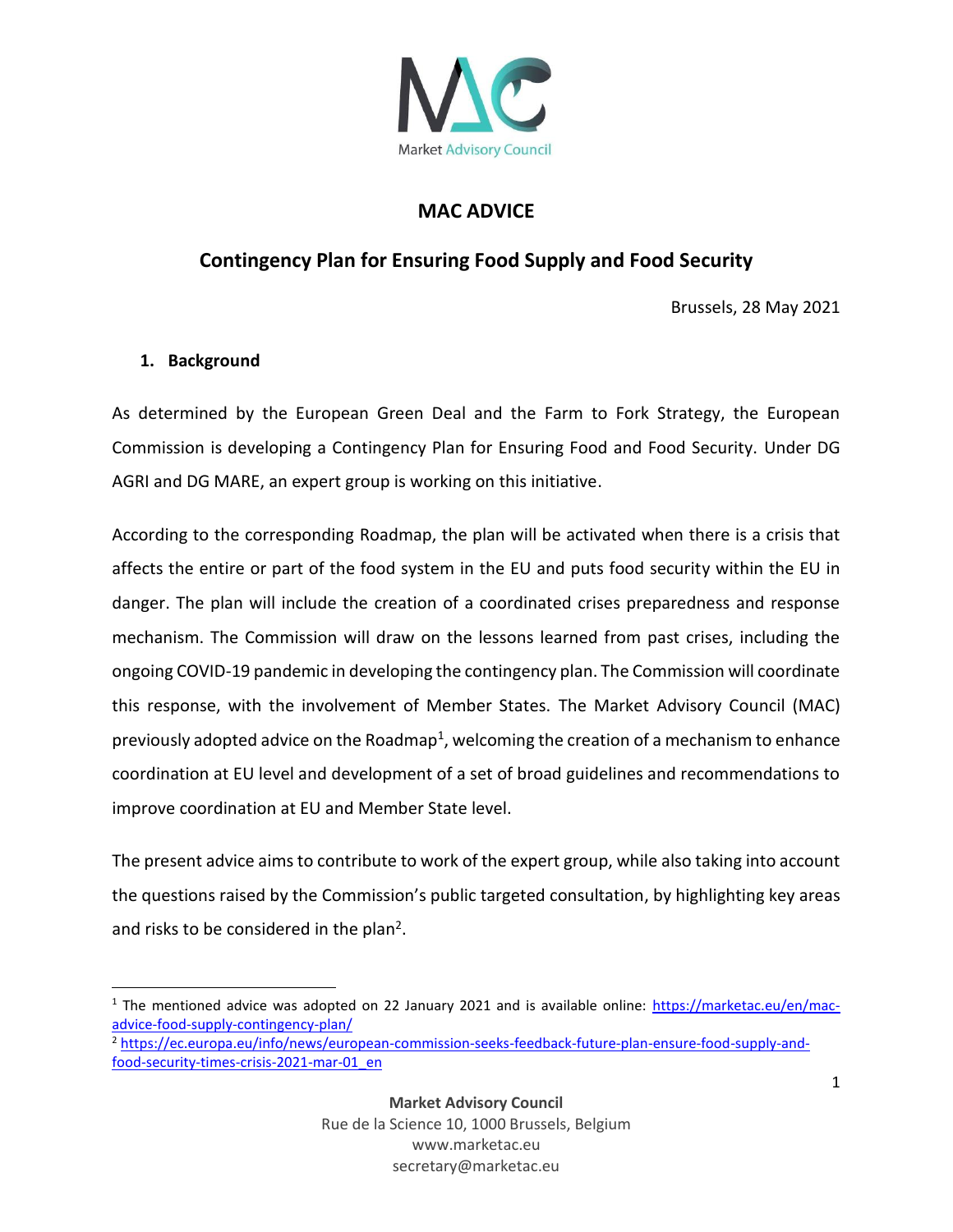

## **2. Recommendations**

The MAC believes that, in work of the expert group and in the development of the Contingency Plan for Ensuring Food Supply and Food Security, the Commission should take into account:

- a) The recommendations put forward in the Advice on the Roadmap on the Contingency Plan for Ensuring Food Supply and Food Security, including:
	- i. The role of the seafood supply chain in ensuring continued seafood supply and contributed to food security in the EU as well as in the overall food supply when there is a crisis;
	- ii. The development and implementation of public support measures in relation to the ongoing COVID-19 pandemic, in line with previous advice;
	- iii. Proceed with the creation of a permanent forum, as a mechanism to achieve coordination at EU level, where food supply chain stakeholders should be represented and where the MAC could advantageously represent the seafood supply chain;
	- iv. Implement the considerations mentioned in the Roadmap on an effective EU food crisis preparedness and response mechanism;
	- v. Proceeding with the development of a set of broad guidelines and recommendations to improve coordination at EU and Member State level, which should ensure adequate communication with national authorities and seafood operators on available support measures, while also guaranteeing the proper functioning of the EU's Internal Market;
- b) The need to maintain all parts of the supply chain operational, including access to raw materials and other inputs, processing capacity or ability to take and transform materials into consumer ready products, routes to market, transport and logistics, and technology and support;